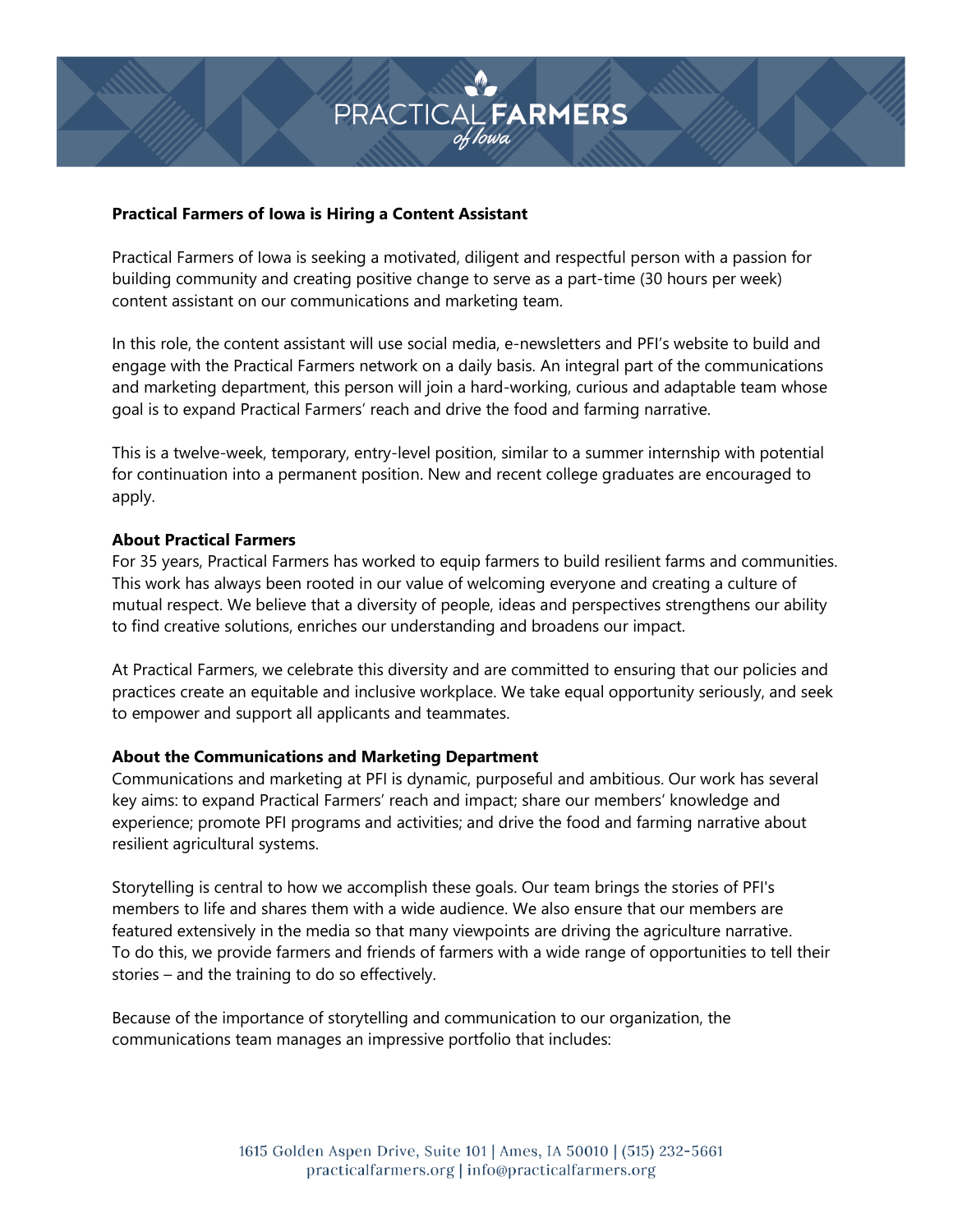- Six major print publications (annual report, field day quide, on-farm research report, a 40page quarterly magazine and an annual conference brochure and program), along with an array of other digital and print publications
- Content for videos, podcasts, email newsletters and blog posts
- Multiple social media channels
- Graphic design and visual branding services for a range of PFI outreach materials, including research reports, presentations, brochures, fundraising letters, PFI-branded clothing and accessories and other outreach
- An extensive photo and video archive, graphic design assets and in-house style guide
- Robust media relations and farmer outreach work that includes communicating with members of the news media and connecting members to opportunities to share their knowledge and expertise
- Other marketing material designed to raise awareness of PFI's programs and successes with the public and funders

# **About the Position**

The content assistant will support that team by 1) creating and publishing content to social media channels; 2) creating and publishing content to e-newsletters; 3) updating our website; and 4) supporting the communications and marketing team with additional projects.

Practical Farmers offers a flexible, fast-paced work environment with opportunities for independent initiative and professional development. As an integral member of the communications and marketing team, this position will participate in all staff gatherings, including social and other teambuilding activities.

# **Duties**

- **Social media (30%):**
	- $\circ$  Create and publish a variety of content across PFI's social media channels (Twitter, Facebook, LinkedIn, Instagram and YouTube)
	- $\circ$  Work with PFI's digital media coordinator to use social media to build and grow brand awareness, create a positive online reputation and engage and connect followers to Practical Farmers' programming
	- $\circ$  Develop content for social media based on current trends and best practices and assist with creating a regular publishing schedule
	- o Respond to inquiries on social media
	- o Report on social media metrics

# **Email newsletters (30%):**

- o Create and publish a variety of content across Practical Farmers' seven e-newsletters
- $\circ$  Help the digital media coordinator plan for, develop and produce e-newsletters
- o Report on e-newsletter metrics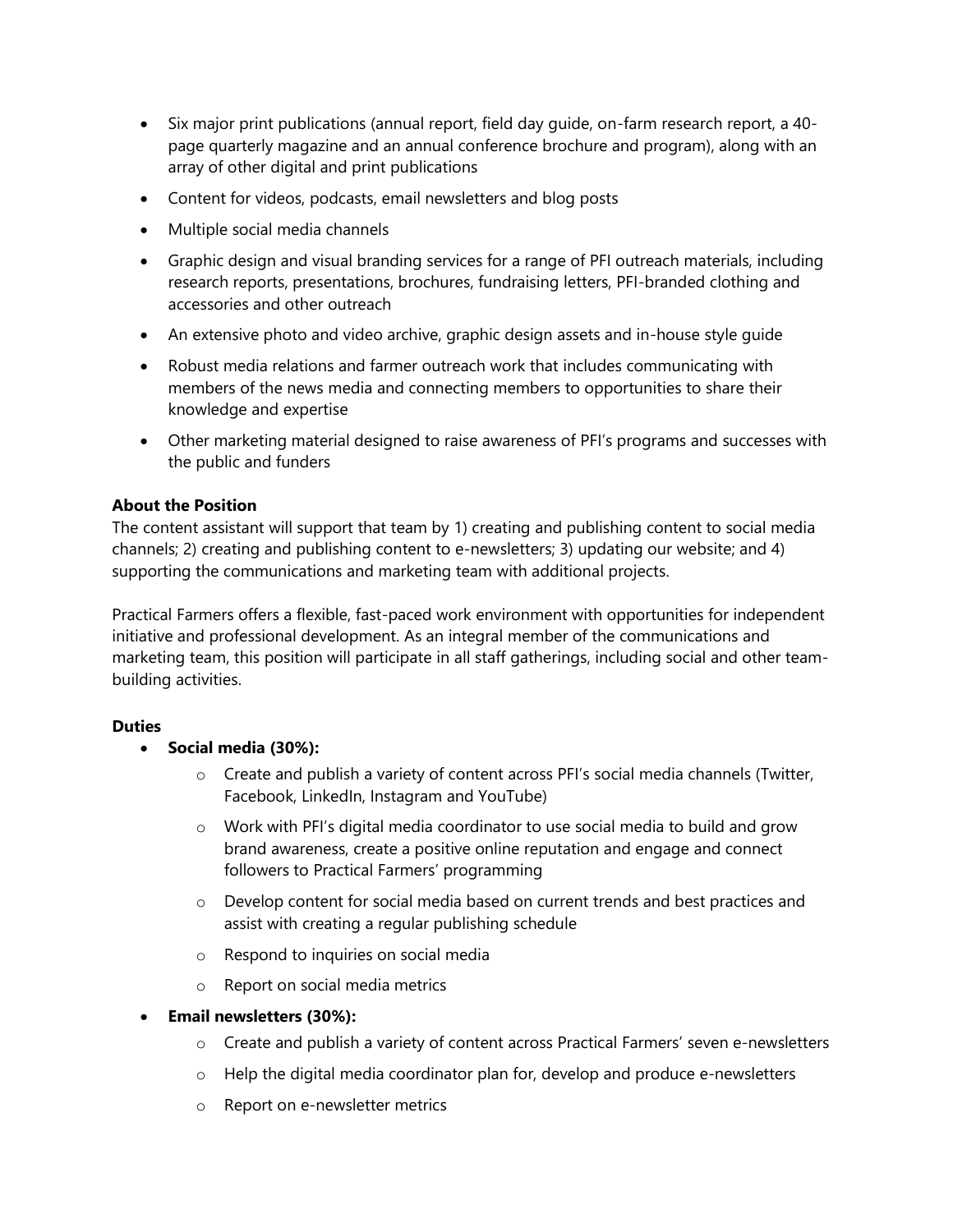

### **Website (30%):**

- o Implement website updates, creating engaging content and optimizing user experience
- $\circ$  Work with digital media coordinator to develop and execute strategy to increase website traffic

# **Other communications and marketing support (10%):**

- o Help the digital media coordinator write advertising copy
- o Help the editor and outreach coordinator write press releases
- o Assist with other communications materials or processes as needed

### **Required Qualifications and Characteristics**

- Strong writing and editing skills
- Strong interest in social media, including social media trends
- Strong interpersonal communication skills
- Proficiency with Microsoft Office Suite, including Excel
- Willing to try new things and learn new skills
- Flexible and adaptable
- Motivated and a self-starter
- Ability to work in a fast-paced environment and meet deadlines
- Ability to work independently and within a team
- Strong attention to detail and high organizational ability

### **Desired Qualifications and Characteristics**

- Basic understanding of agricultural production in Iowa
- Interest in digital media engagement metrics and reporting
- Bachelor's degree or equivalent experience that demonstrates strong writing skills
- Previous experience with email marketing platforms, Constant Contact preferred
- Previous experience writing and publishing social media content
- Previous experience with web editing platforms, Wordpress preferred

This is a 12-week, part-time position (20-30 hours per week depending on candidate's availability). Practical Farmers' office is based in Ames, Iowa, but we offer a flexible work environment. This position has the potential for a hybrid or majority-remote work arrangement.

The pay is \$15 per hour. The start and end dates are flexible, but anticipated as June 13-Sept. 2, with potential for continuing into a permanent position. The content assistant reports to Christine Zrostlik, marketing and communications manager*.*